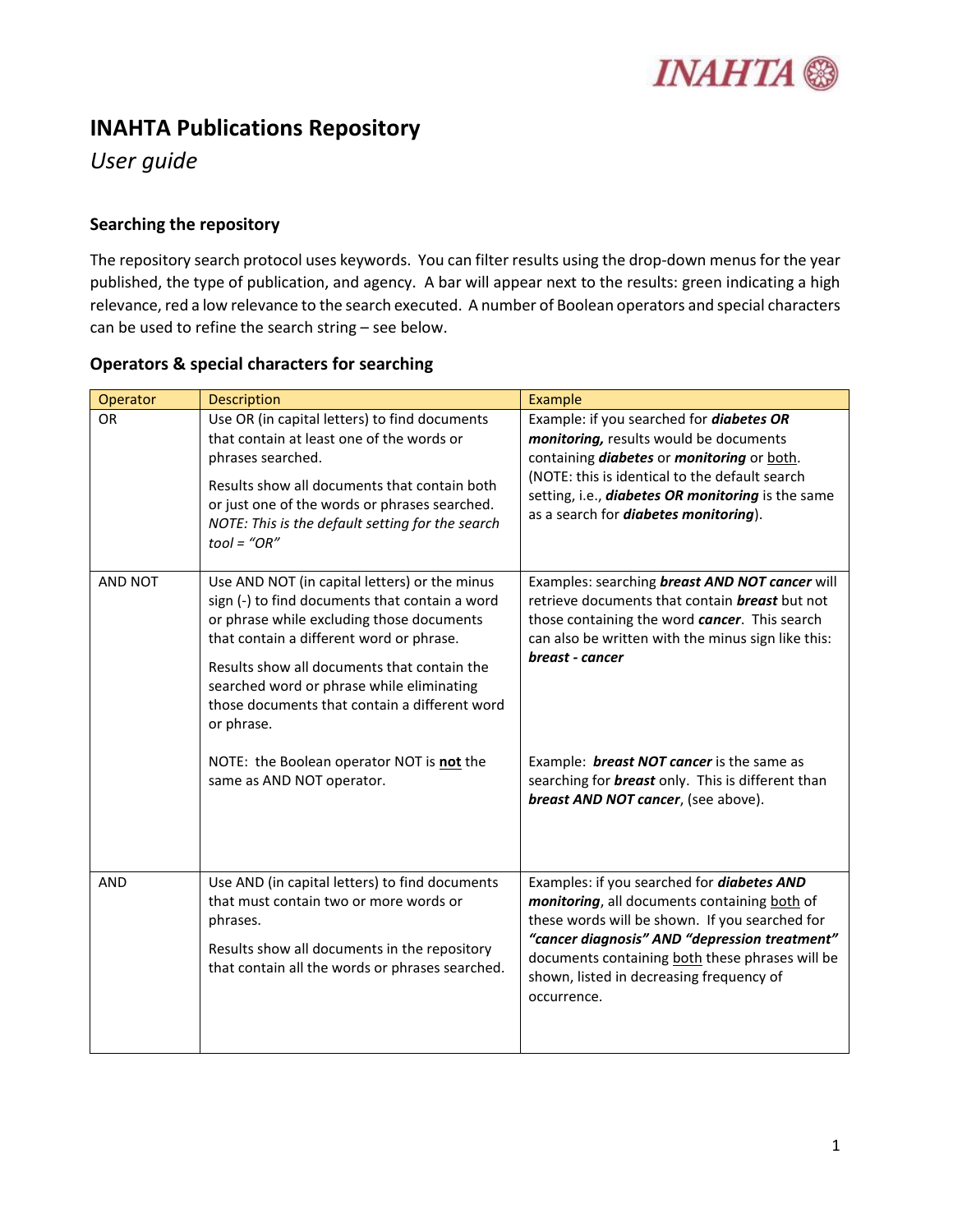

| Search type                                                                               | Description                                                                                                                                                                                                                                                                                                        | Example                                                                                                                                                                                                                                                                                                                                                                        |
|-------------------------------------------------------------------------------------------|--------------------------------------------------------------------------------------------------------------------------------------------------------------------------------------------------------------------------------------------------------------------------------------------------------------------|--------------------------------------------------------------------------------------------------------------------------------------------------------------------------------------------------------------------------------------------------------------------------------------------------------------------------------------------------------------------------------|
| A single word                                                                             | All documents that contain this word.<br>Results are listed in descending frequency<br>of occurrence.                                                                                                                                                                                                              | Example: if back was the search word, all documents<br>that contain back are listed, with the documents that<br>contain the most frequent occurrence of back<br>presented at the top of the list.                                                                                                                                                                              |
| Group of words                                                                            | A group of words with no operator<br>between them. Results will show all<br>documents that contain at least one of<br>these words.<br>NOTE: This is the default setting for the<br>search tool = "OR"                                                                                                              | Example: if <b>back pain</b> is searched, all documents<br>where both or either of these words appear will be<br>listed. Those that contain both back and pain<br>together with the greatest frequently are at the top of<br>the list. The documents in which just one of the<br>words is present will be towards the bottom, listed in<br>descending frequency of occurrence. |
| Phrase<br>$($ "')                                                                         | A group of words enclosed in quotation<br>marks $('''')$<br>All documents that contain the exact<br>phrase contained in the quotation marks.                                                                                                                                                                       | Example: if "back pain" was searched, all documents<br>that contain this exact phrase are listed, with the<br>documents where it appears most frequently at the<br>top.                                                                                                                                                                                                        |
| Root search<br>$(*)$                                                                      | Search for words with the same root using<br>the asterisk symbol (*)<br>Results will show all documents that<br>contain the root word or any variation of<br>it.                                                                                                                                                   | Example: if you used <i>hypothyroid</i> * then both<br>hypothyroid and hypothyroidism will be listed in the<br>results by decreasing frequency of occurrence.                                                                                                                                                                                                                  |
| Fuzzy search (~)                                                                          | A search for a similar word using the tilde<br>$(\sim)$<br>Results will show all documents that<br>contain words similar to the one searched.                                                                                                                                                                      | Example: if you search for roam" the results will show<br>all documents that contain similar words, e.g., roams,<br>foam in decreasing frequency of occurrence.<br>Note: You can add a parameter to specify the required<br>level of similarity. The value is between 0 and 1. With<br>a value closer to 1, only words with a higher similarity<br>will match. E.g., roam~0.8  |
| Proximity<br>search<br>$('''')$ and add<br>the tilde $(\sim)$<br>ALT+126 for the<br>tilde | Search for 2 or more words that are close<br>to each other in one document. Put the<br>search words in quotation marks ("") and<br>add the tilde $(\sim)$ at the end<br>Results show all documents that contain<br>the search words in proximity to one<br>another at the specified distance.                      | Example: if you search for "measurement cancer"~25,<br>all documents where <i>measurement</i> and <i>cancer</i><br>appear within 25 words of each other are shown,<br>listed in decreasing frequency of occurrence.                                                                                                                                                            |
| Booster search<br>(                                                                       | Booster: use the caret symbol (^) to<br>search for 2 or more words or phrases<br>where you want one word to be more<br>relevant than the other(s) in the search<br>results<br>Results show all documents that contain<br>the at least one of the search words or<br>phrases with the specified booster<br>applied. | Example: if you search for <b>breast cancer screening^4</b> ,<br>all documents that contain <b>breast</b> or <b>cancer</b> or<br>screening are retrieved, but those that contain<br>screening will be boosted (weighted higher) in the<br>search results and moved towards the top of the list.                                                                                |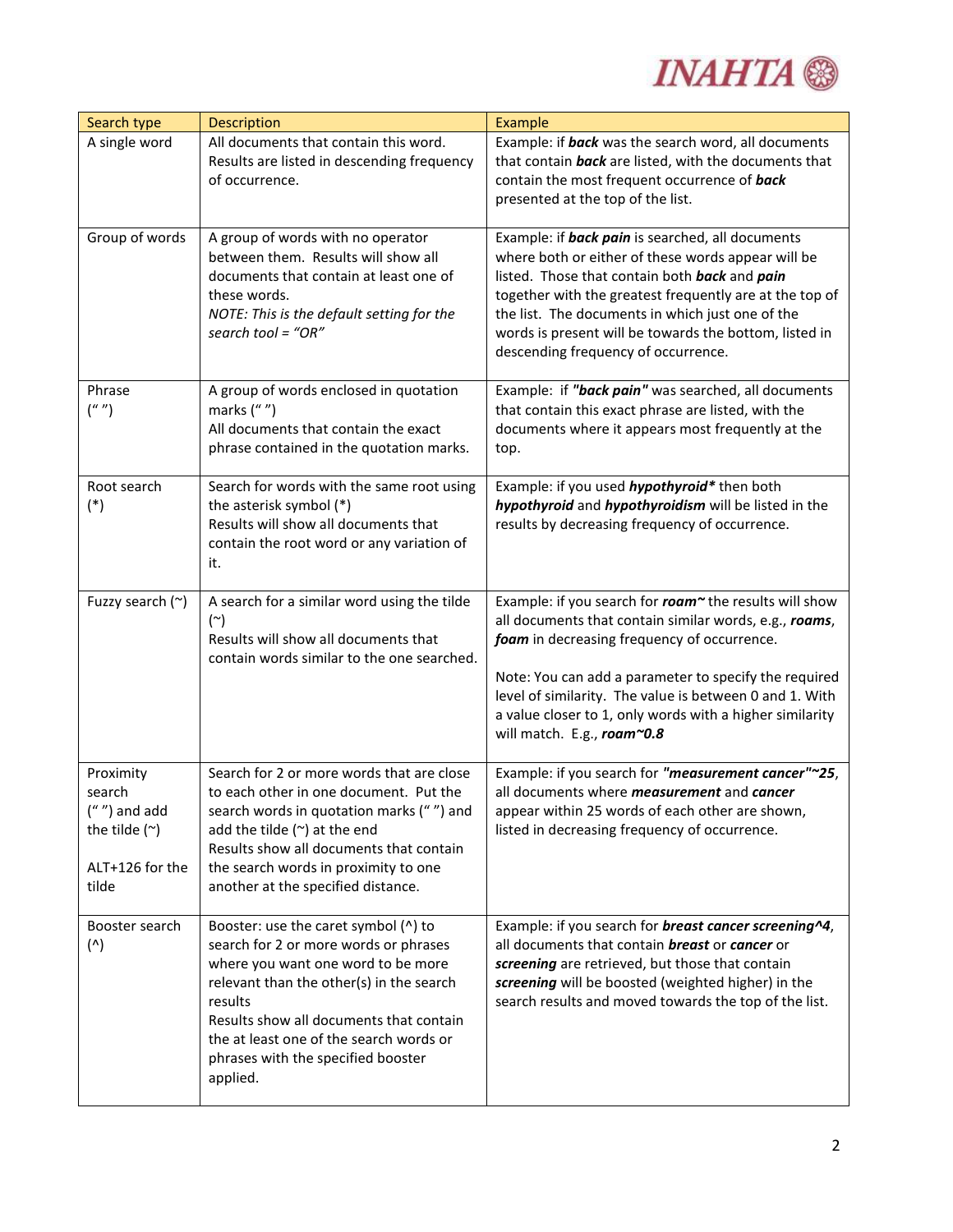

| Search type                 | <b>Description</b>                                                                                                                                                                                                                 | <b>Example</b>                                                                                                                                                                                               |
|-----------------------------|------------------------------------------------------------------------------------------------------------------------------------------------------------------------------------------------------------------------------------|--------------------------------------------------------------------------------------------------------------------------------------------------------------------------------------------------------------|
| Required search<br>$^{(+)}$ | Search for documents that must contain a<br>specific word or phrase, use the plus sign<br>(+) before the word or phrase.<br>All documents that contain that word or<br>phrase are listed in decreasing frequency<br>of occurrence. | Example: search for (free exercise) +osteoarthritis<br>will retrieve documents that contain <b>osteoarthritis</b> ,<br>and also those may also contain the words free or<br>exercise.                        |
| Grouping search             | Use parentheses to create more complex<br>search protocols. ()<br>Operations within the parentheses are<br>applied together then other elements in<br>the protocol, similar to mathematics.                                        | Example: +(cancer OR metastases) +lung retrieves<br>documents with either cancer or metastases or both,<br>and then, of these documents only those also<br>containing <b>lung</b> are listed in the results. |

#### **Example protocols**

The table below shows some search protocol examples and the number of records retrieved in the repository (as at January 2015). This shows how the operators, quotation marks, and brackets can help to focus the results for more targeted searching.

| Search protocol example                         | Logic                                            | # records<br>retrieved |
|-------------------------------------------------|--------------------------------------------------|------------------------|
| Breast cancer                                   | <i>Breast or cancer in document</i>              | 260                    |
| <b>Breast OR cancer</b>                         | <i>Breast or cancer in document</i>              | 260                    |
| Breast cancer - screening                       | Breast or cancer in document but not screening   | 179                    |
| <b>Breast AND cancer</b>                        | Breast and cancer in document                    | 84                     |
| "Breast cancer"                                 | The phrase breast cancer in document             | 78                     |
| "Breast cancer" AND treatment                   | The phrase breast cancer and the word            | 43                     |
|                                                 | <i>treatment</i> in document                     |                        |
| Breast cancer +node                             | Node in document, with those also containing     | 25                     |
|                                                 | breast or cancer appearing closer to the top of  |                        |
|                                                 | the list.                                        |                        |
| +(breast OR cancer) +node                       | Breast or cancer in the document, and of these,  | 23                     |
|                                                 | only documents also containing node              |                        |
| breast AND cancer AND node                      | Breast and cancer in the document, and of these, | 20                     |
|                                                 | only documents also containing node              |                        |
| <b>Breast AND NOT cancer</b>                    | Breast in document, but eliminating those that   | 9                      |
|                                                 | also contain cancer                              |                        |
| "breast cancer" AND "node biopsy" AND treatment | The phrase breast cancer and the phrase node     | 5                      |
|                                                 | biopsy and the word treatment in document        |                        |